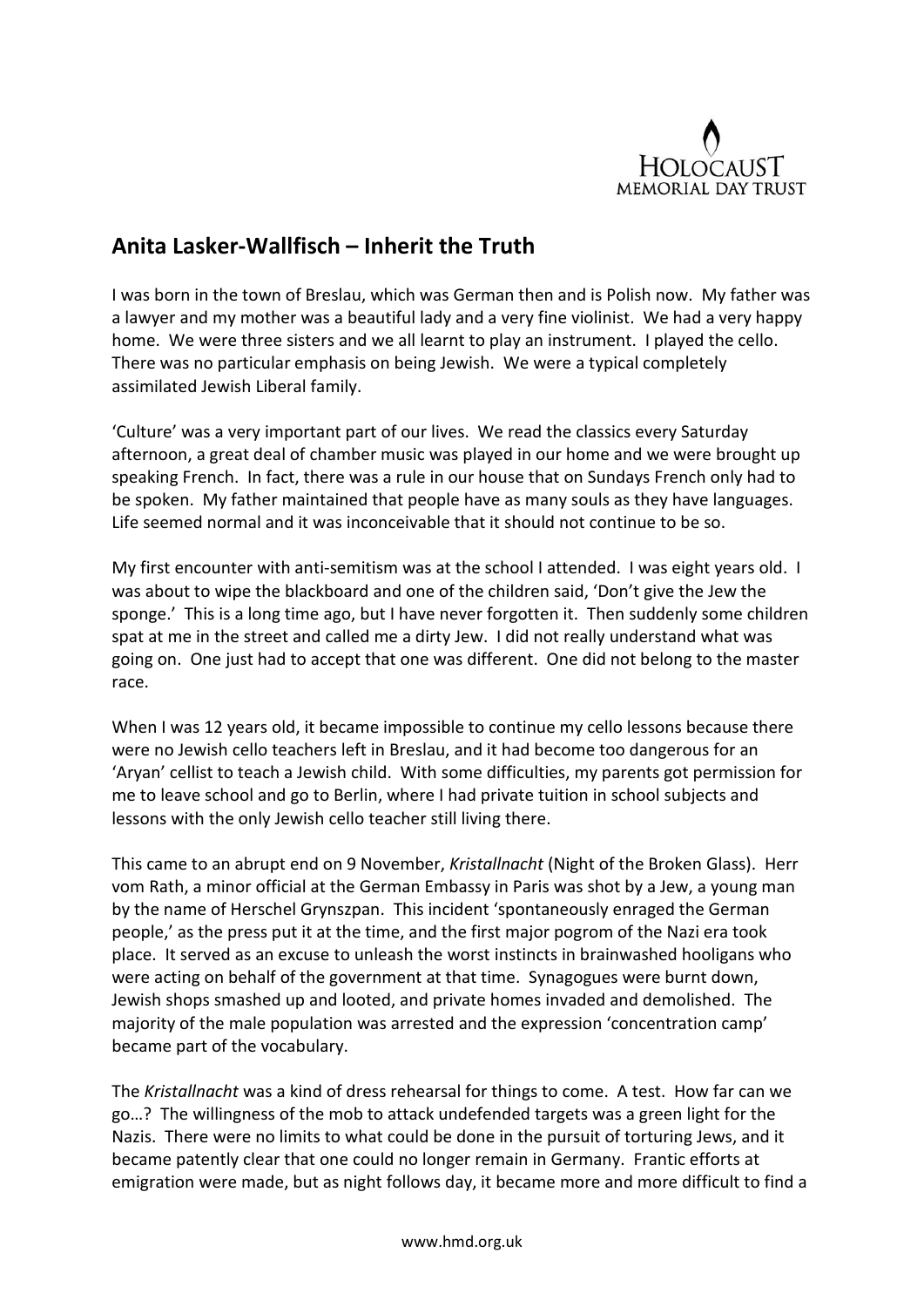safe haven. Frontiers closed and the difficulties one had to overcome to obtain entry into another country became well-nigh ludicrous. Enormous difficulties were also made by the Germans themselves – who were so keen to get rid of us. If you wanted to get away, you had to pay. Many people did not get away, and I assure you that it was not for lack of trying. My family was among those.

Public places displayed signs that Jews were not welcome. We were not allowed to own radios; bicycles had to be surrendered; we had to add the name Sara or Israel to our names; we had to wear the yellow star on our clothes and so on. The war broke out and we were finally trapped.

Life still had a semblance of normality although one's concept of normality was greatly distorted by then. After my return home from Berlin and realising that emigration was out of the question, I tried to go back to school. This time a Jewish one. Eventually Jewish schools closed and I was conscripted to work in a paper factory. We had to leave our home and move into a flat with my aunt, which was already hopelessly overcrowded. The deportation of Jews started in earnest.

On 20 January 1942 a conference took place in a suburb of Berlin, called Wannsee. At this 'Wannsee Conference' they discussed – and it took just one hour and a half – how to exterminate European Jewry: and we are talking here of a matter of 11 million people…

On 9 April 1942 my parents were deported and sent on a transport to the East, to a place called Isbiza near Lublin. Of course we wanted to stay together as a family. My sister Renate's and my name were not on the list, but if we had simply presented ourselves, we would hardly have been sent back. But our father did not want to hear of it. 'It is better that you remain. Where we are going, one gets there soon enough.' Needless to say that I never saw them again. I was 16 years old.

After the war I went to the Wiener Library (a documentation centre in London dealing with the persecution of Jews), and learnt that the method of murdering where my parents went was that the victims had to dig their own graves, undress and be shot into these graves. A very messy way of eliminating human beings. A more efficient way had to be found – gas chambers.

My aunt, uncle and grandmother had also been deported and now we were completely alone. We continued working in the paper factory. The workforce there were Jews, Poles and French prisoners of war. I could never accept that I should be killed for what I happened to be born as, and decided to give the Germans a better reason for killing me. I involved myself in clandestine activities – forged papers for French prisoners of war to escape with. Eventually, I tried to escape myself with forged papers.

These papers were leave passes for French civilian workers, who – unlike French prisoners of war – were allowed to go on leave from time to time. It was of course strictly forbidden to talk to the prisoners. We chose to ignore this and developed an extremely ingenious way of communicating with them. There were segregated toilets in the factory. In the toilet for Jews, the bracket holding the chain for flushing had become loose and you could pull it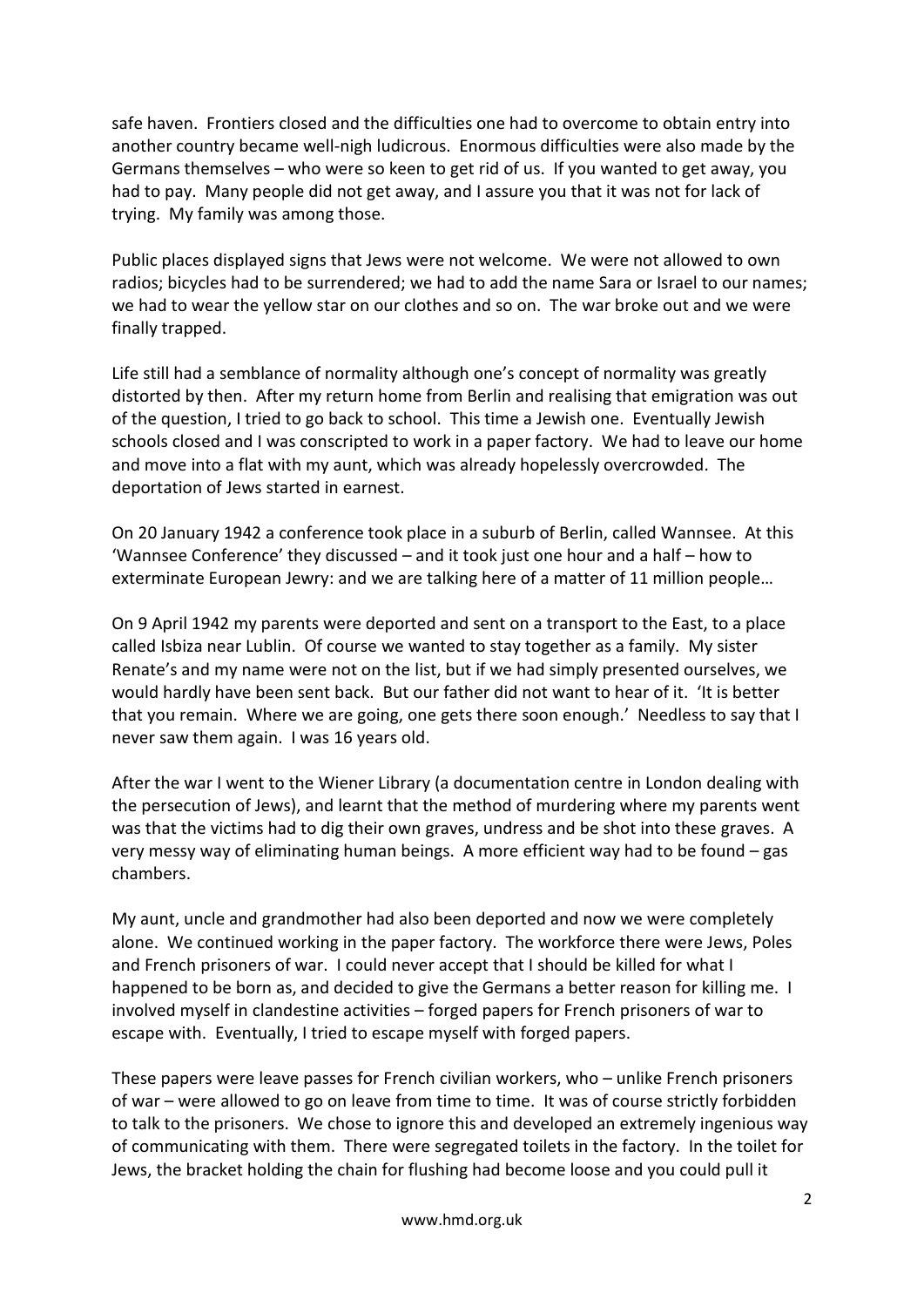straight out of the wall, leaving a hole in the wall. On the other side of this wall was the refectory of the French prisoners. We developed a sort of sign-language, whereby a prisoner and I would go to our respective locations, and communicate through this hole by whispering almost inaudibly into each other's ear or putting messages through it. My main occupation was to produce civilian clothes and forge the writing on the papers which were given to me. I was able to write the German script and I still had a typewriter.

One day, I found that the hole had been blocked up. We had obviously been observed. That was when we decided to make a run for it. The idea was to get somehow into the unoccupied zone of France. It was not exactly the most thought-out escape plan, but one didn't think too far ahead in those days. There was only one overpowering thought in one's mind: to get out of Germany.

We did not get very far – to be exact, no further than the railway station. I had obviously been watched by the Gestapo for some time. I was arrested and sent to prison. I had committed a criminal offence. Forgery, Helping the Enemy and Attempted Escape were my indictments when I eventually appeared in court to be sentenced. The absurdity of my situation was that having committed a criminal offence on top of being a Jew – which was bad enough – actually helped me rather than hindered me. It permitted me to stay in prison for over a year, postponing my arrival at a concentration camp. When I was eventually sent to Auschwitz-Birkenau, I did not have to go through the usual selection on arrival at the notorious ramp, where the SS chose who should live and who should die in the gas chamber. I had a criminal record – I was a *Karteihäftling*, a prisoner with a file, and they did not get gassed automatically. In other words, it was preferable to arrive in Auschwitz as a convicted criminal rather than an innocent citizen…

That I survived nearly one year in Auschwitz is without any doubt due to the fact that I became a member of the camp orchestra. As long as the Germans wanted an orchestra, it would have been counter-productive to kill us. Our task consisted of playing every morning and every evening at the gate of the camp so that the outgoing and incoming work commandos would march neatly in step to the marches we played. We also had to be available at all times to play to individual SS staff who would come into our Block and wanted to hear some music after sending thousands of people to their death.

Although we were somewhat privileged, we had no illusions that we would end up in the gas chamber eventually; we were all of us under sentence of death. It did not seem remotely possible that anyone would come out of Auschwitz alive. But a miracle happened. The Russians advanced, and we were shunted westwards to Bergen-Belsen. No one had ever heard of it.

Bergen-Belsen was very different from Auschwitz. In Auschwitz, people were murdered in the most sophisticated manner; in Belsen, they simply perished. There was no orchestra there. We sat about and waited and watched each other deteriorate. Belsen was totally illequipped to deal with the thousands upon thousands of miserable skeletons who arrived there because of the ever-advancing Allied troops. The last weeks in Belsen saw the arrival of the death marches from all over Germany. Half-dead people dragged themselves into the